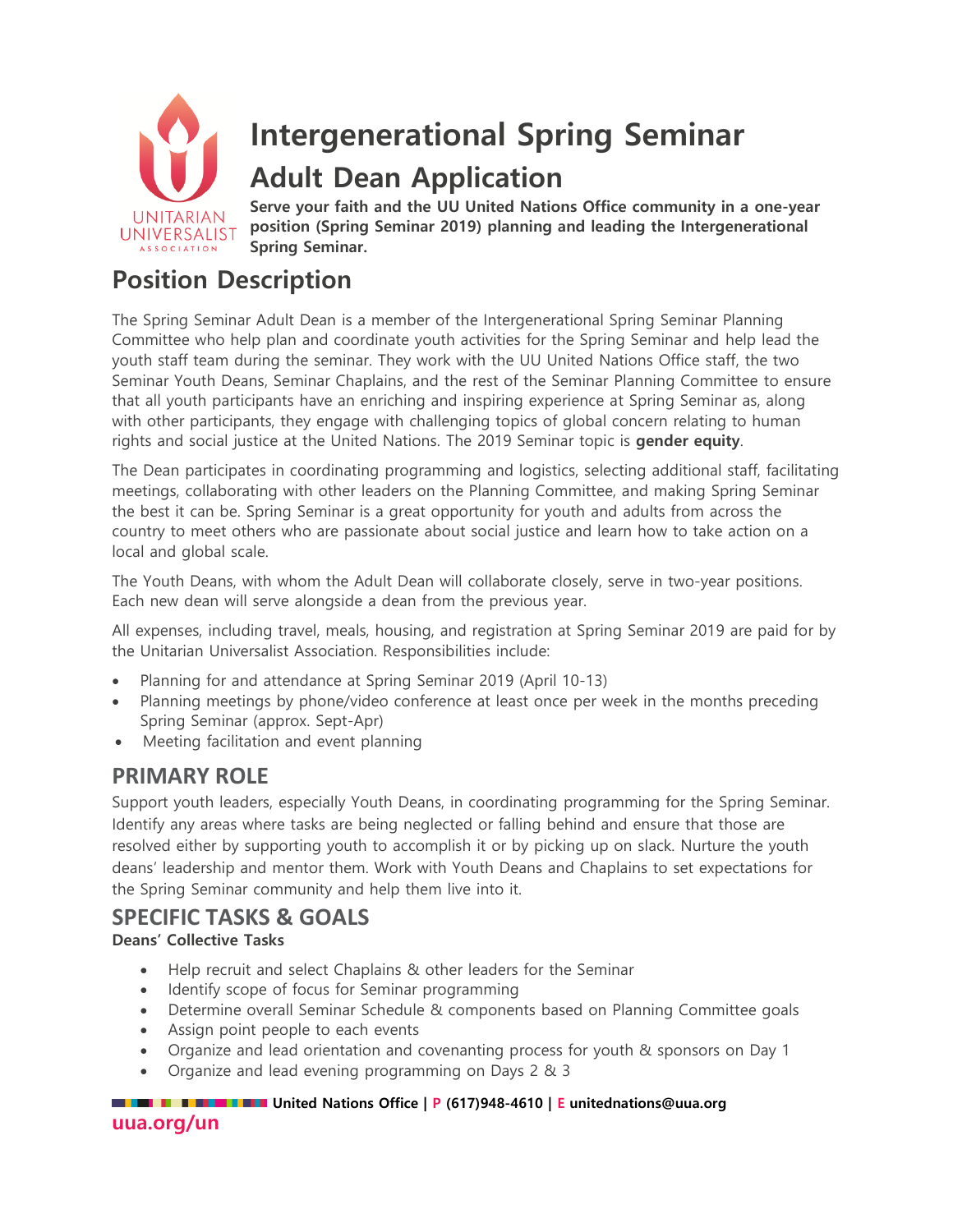- Work with Chaplains to lead process for adjusting & renewing covenant if necessary
- Provide UU-UNO Staff with list of materials needed for programming

#### **Adult Dean Specific Tasks**

- Check in periodically with Youth Deans to ensure they're staying on top of things and not getting overwhelmed – provide assistance as needed
	- o Applies to both planning process and during the Seminar itself
- Oversee overall programs & workshop planning process, ensuring programs meet standards for youth inclusion & accessibility
- Work with adult volunteers and sponsors to foster environment of empowerment and support for the youth, and meaningful learning culture for all
- Conduct check-ins with Collaboration Group Leaders during each break during the Seminar to go over what they are observing in the community. Work with Chaplains, volunteers, & UU-UNO Staff to take action accordingly
- Participation in resolution of rule breaches along with UU-UNO staff, senior youth dean, and adult chaplain.

# **Application Requirements**

Applicants must be over 25 years old at the time of the Intergenerational Spring Seminar in April 2019. Applicants must have previous experience planning Unitarian Universalist youth events (e.g. Youth Cons). Experience with multigenerational leadership teams is highly desired.

This event will take a broad and intersectional view of working towards gender equity – we hope that our Planning Committee will reflect the diversity of identities that exist in our world. People with disabilities, people of color, indigenous people, Hispanic/Latinx, and LGBTQ candidates are encouraged to apply.

Previous attendance at a UU-UNO Intergenerational Spring Seminar is strongly recommended but not required.

# **To Apply**

Submit a completed application as detailed below. The application includes responses to written questions and an optional video, as well as contact information for two references. Letters of recommendation are not required.

## **Applications are due by September 11, 2018**

For more information, please contact the UUA United Nations Office at unitednations@uua.org.

### **Personal Info**

At the top of your application please include the following information:

| Full Name                                        | Birth Date                                  |
|--------------------------------------------------|---------------------------------------------|
| Preferred Name                                   | Congregation and District/Region            |
| Mailing Address (including city, state, and zip) | Identities you claim (gender,               |
| Phone Number                                     | race/ethnicity, orientation, ability, etc.) |
| Email Address                                    | Preferred pronoun                           |
|                                                  |                                             |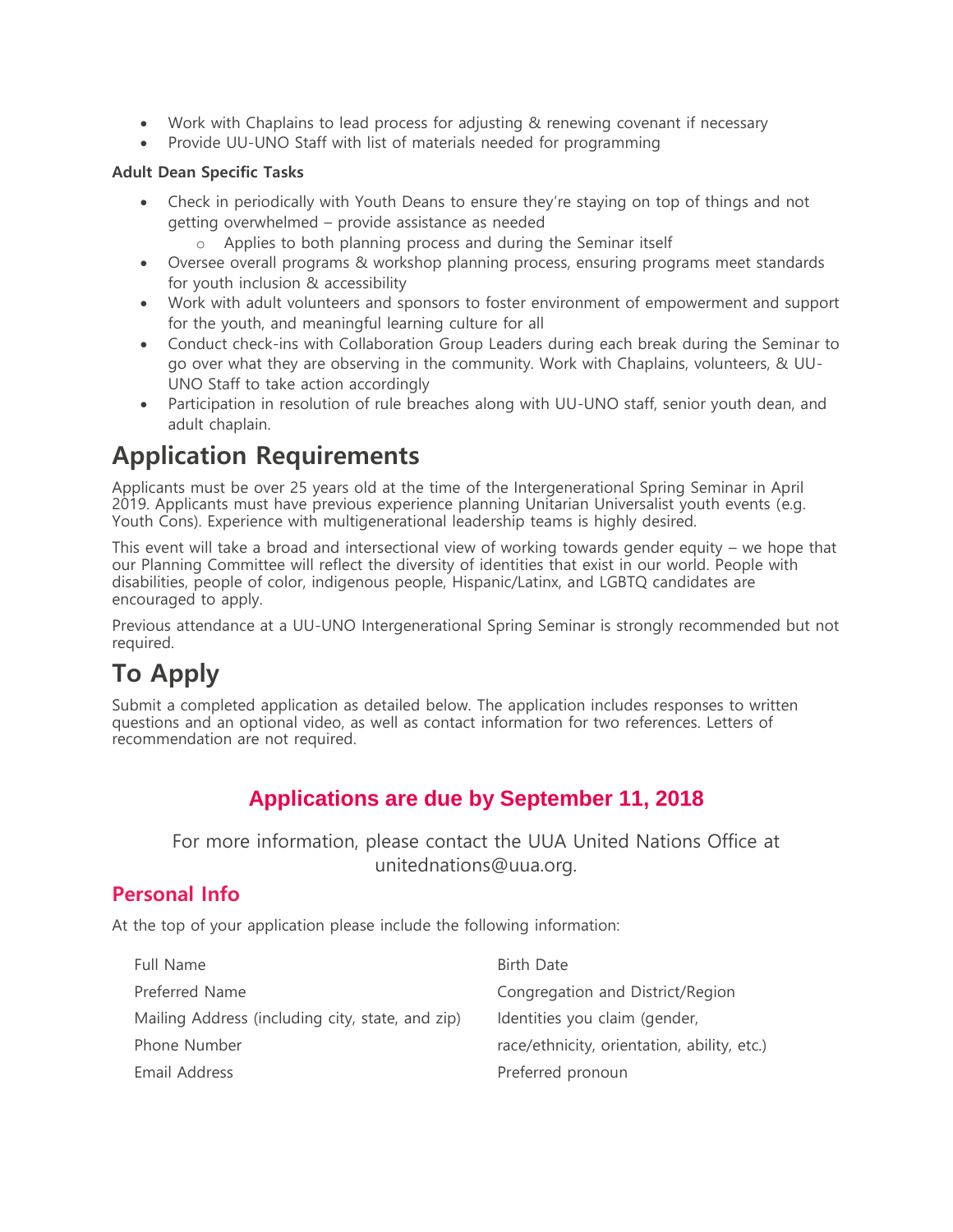**United Nations Office | P (617)948-4610 | E unitednations@uua.org** 

**uua.org/un**